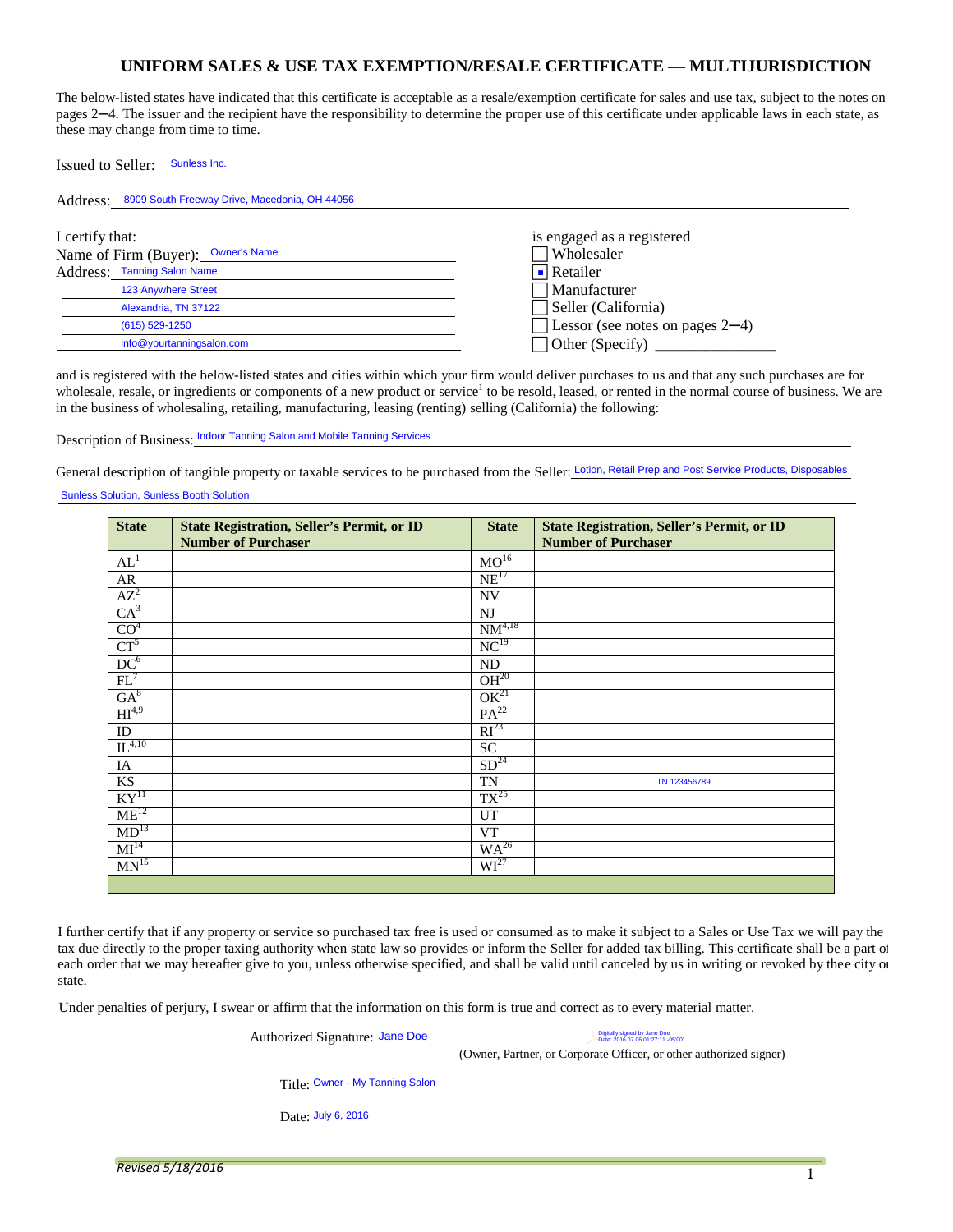## **INSTRUCTIONS REGARDING UNIFORM SALES & USE TAX EXEMPTION CERTIFICATE**

#### To Seller's Customers:

In order to comply with most state and local sales tax law requirements, the Seller must have in its files a properly executed exemption certificate from all of its customers (Buyers) who claim a sales/use tax exemption. If the Seller does not have this certificate, it is obliged to collect the tax for the state in which the property or service is delivered.

If the Buyer is entitled to a sales tax exemption, the Buyer should complete the certificate and send it to the Seller at its earliest convenience. If the Buyer purchases tax free for a reason for which this form does not provide, the Buyer should send the Seller its special certificate or statement.

Caution to Seller:

In order for the certificate to be accepted in good faith by the Seller, Seller must exercise care that the property or service being sold is of a type normally sold wholesale, resold, leased, rented, or incorporated as an ingredient or component of a product manufactured by Buyer and then resold in the usual course of its business. A Seller failing to exercise care could be held liable for the sales tax due in some states or cities. Misuse of this certificate by Seller, lessee, or the representative thereof may be punishable by fine, imprisonment, or loss of right to issue a certificate in some states or cities.

#### Notes:

- 2. Arizona: This certificate may be used only when making purchases of tangible personal property for resale in the ordinary course of business, and not for any other statutory deduction or exemption. It is valid as a resale certificate only if it contains the purchaser's name, address, signature, and Arizona transaction privilege tax (or other state sales tax) license number, as required by Arizona Revised Statutes § 42-5022, *Burden of proving sales not at retail*.
- 3. California: a) This certificate is not valid as an exemption certificate. Its use is limited to use as a resale certificate subject to the provisions of Title 18, California Code of Regulations, Section 1668 (Sales and Use Tax Regulation 1668, Resale Certificate).
	- By use of this certificate, the purchaser certifies that the property is purchased for resale in the regular course b) of business in the form of tangible personal property, which includes property incorporated as an ingredient or component of an item manufactured for resale in the regular course of business.
	- When the applicable tax would be sales tax, it is the Seller who owes that tax unless the Seller takes a timely c) and valid resale certificate in good faith.
	- A valid resale certificate is effective until the issuer revokes the certificate. d)
- 4. Colorado, Hawaii, Illinois, and New Mexico: these states do not permit the use of this certificate to claim a resale exemption for the purchase of a taxable service for resale.
- 5 Connecticut: This certificate is not valid as an exemption certificate. Its use is limited to use as a resale certificate subject to Conn. Gen. State §§12-410(5) and 12-411(14) and regulations and administrative pronouncements pertaining to resale certificates.
- 6. District of Columbia: This certificate is not valid as an exemption certificate. It is not valid as a resale certificate unless it contains the purchaser's D.C. sales and use tax registration number.
- 7. Florida: The Department of Revenue no longer accepts out-of-state sales tax exemption certificates.
- 8. Georgia: The purchaser's state-of-registration number will be accepted in lieu of Georgia's registration number when the purchaser is located outside Georgia, does not have nexus with Georgia, and the tangible personal property is delivered by drop shipment to the purchaser's customer located in Georgia.

<sup>1.</sup> Alabama: Each retailer shall be responsible for determining the validity of a purchaser's claim for exemption.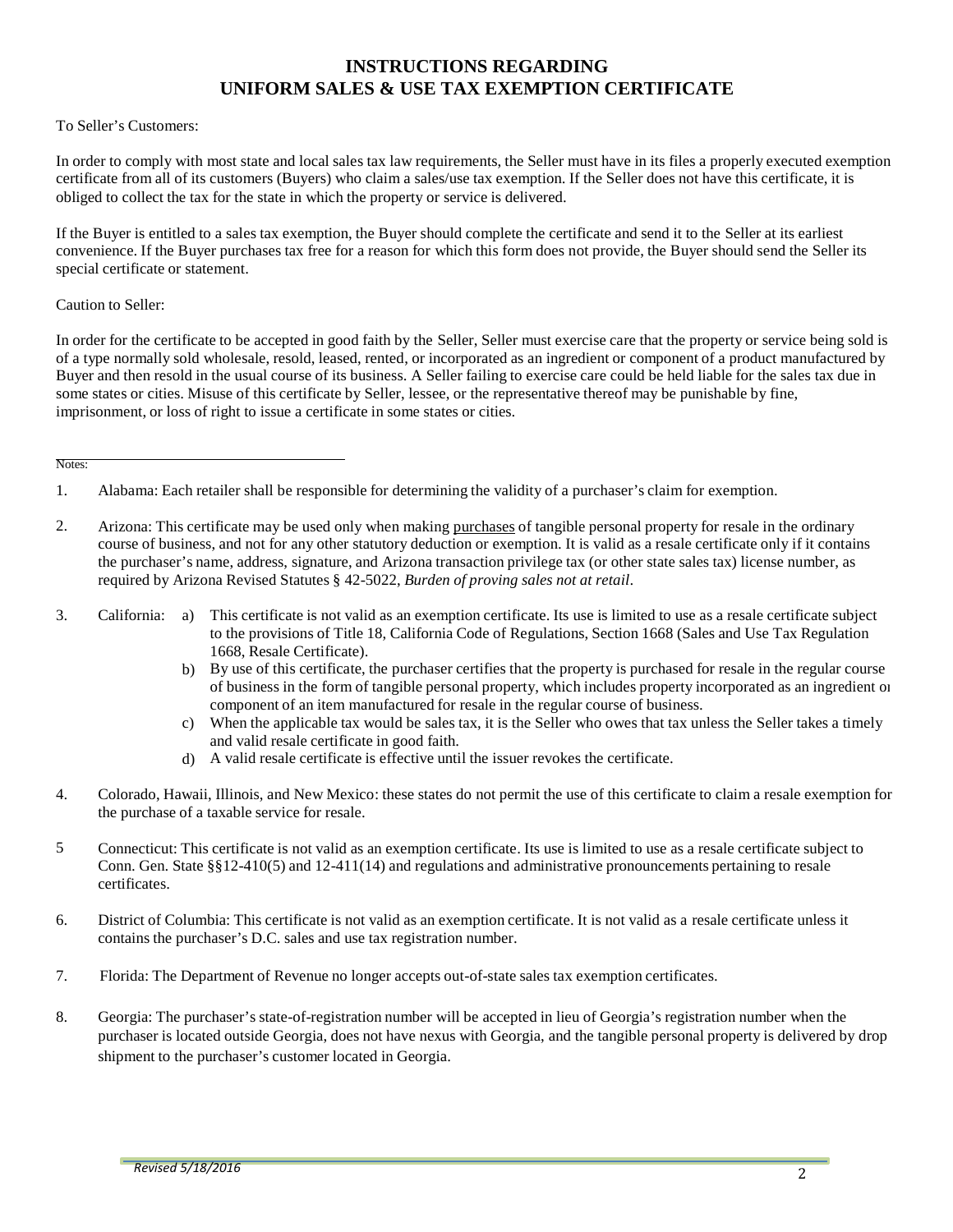- 9. Hawaii: allows this certificate to be used by the seller to claim a lower general excise tax rate or no general excise tax, rather than the buyer claiming an exemption. The no tax situation occurs when the purchaser of imported goods certifies to the seller, who originally imported the goods into Hawaii, that the purchaser will resell the imported goods at wholesale. If the lower rate or no-tax does not in fact apply to the sale, the purchaser is liable to pay the seller the additional tax imposed. See Hawaii Dept. of Taxation Tax Information Release No. 93-5, November 10, 1993, and Tax Information Release No. 98-8, October 30, 1998..
- 10. Illinois: Use of this certificate in Illinois is subject to the provisions of 86 Ill. Adm. Code Ch.I, Sec. 130.1405. Illinois does not have an exemption for sales of property for subsequent lease or rental, nor does the use of this certificate for claiming resale purchases of services have any application in Illinois.

The registration number to be supplied next to Illinois on page 1 of this certificate must be the Illinois registration or resale number; no other state's registration number is acceptable.

"Good faith" is not the standard of care to be exercised by a retailer in Illinois. A retailer in Illinois is not required to determine whether the purchaser actually intends to resell the item. Instead, a retailer must confirm that the purchaser has a valid registration or resale number at the time of purchase. If a purchaser fails to provide a certificate of resale at the time of sale in Illinois, the seller must charge the purchaser tax.

While there is no statutory requirement that blanket certificates of resale be renewed at certain intervals, blanket certificates should be updated periodically, and no less frequently than every three years.

- 11. Kentucky: a) Kentucky does not permit the use of this certificate to claim a resale exclusion for the purchase of a taxable service.
	- b) This certificate is not valid as an exemption certificate. Its use is limited to use as a resale certificate subject to the provisions of Kentucky Revised Statute 139.270 (Good Faith).
	- c) The use of this certificate by the purchaser constitutes the issuance of a blanket certificate in accordance with Kentucky Administrative Regulation 103 KAR 31:111.
- 12. Maine: This state does not have an exemption for sales of property for subsequent lease or rental.
- 13. Maryland: This certificate is not valid as an exemption certificate. However, vendors may accept resale certificates that bear the exemption number issued to a religious organization. Exemption certifications issued to religious organizations consist of 8 digits, the first two of which are always "29". Maryland registration, exemption, and direct pay numbers may be verified on the website of the Comptroller of the Treasury at [www.marylandtaxes.com.](http://www.marylandtaxes.com/)
- 14 Michigan: This certificate is effective for a period of four years unless a lesser period is mutually agreed to and stated on this certificate. It covers all exempt transfers when accepted by the seller in "good faith" as defined by Michigan statute.
- 15. Minnesota: a) Minnesota does not allow a resale certificate for purchases of taxable services for resale in most situations. b) Minnesota allows an exemption for items used only once during production and not used again.
- 16. Missouri: a) Purchasers who improperly purchase property or services sales-tax free using this certificate may be required to pay the tax, interest, additions to tax, or penalty.
	- b) Even if property is delivered outside Missouri, facts and circumstances may subject it to Missouri tax, contrary to the second sentence of the first paragraph of the above instructions.
- 17. Nebraska: A blanket certificate is valid for 3 years from the date of issuance.
- 18. New Mexico: For transactions occurring on or after July 1, 1998, New Mexico will accept this certificate in lieu of a New Mexico nontaxable transaction certificate and as evidence of the deductibility of a sale of tangible personal property provided:
	- a) this certificate was not issued by the State of New Mexico;
	- b) the buyer is not required to be registered in New Mexico; and

c) the buyer is purchasing tangible personal property for resale or incorporation as an ingredient or component of a manufactured product.

19. North Carolina: This certificate is not valid as an exemption certificate if signed by a person such as a contractor who intends to use the property. Its use is subject to G.S. 105-164.28 and any administrative rules or directives pertaining to resale certificates.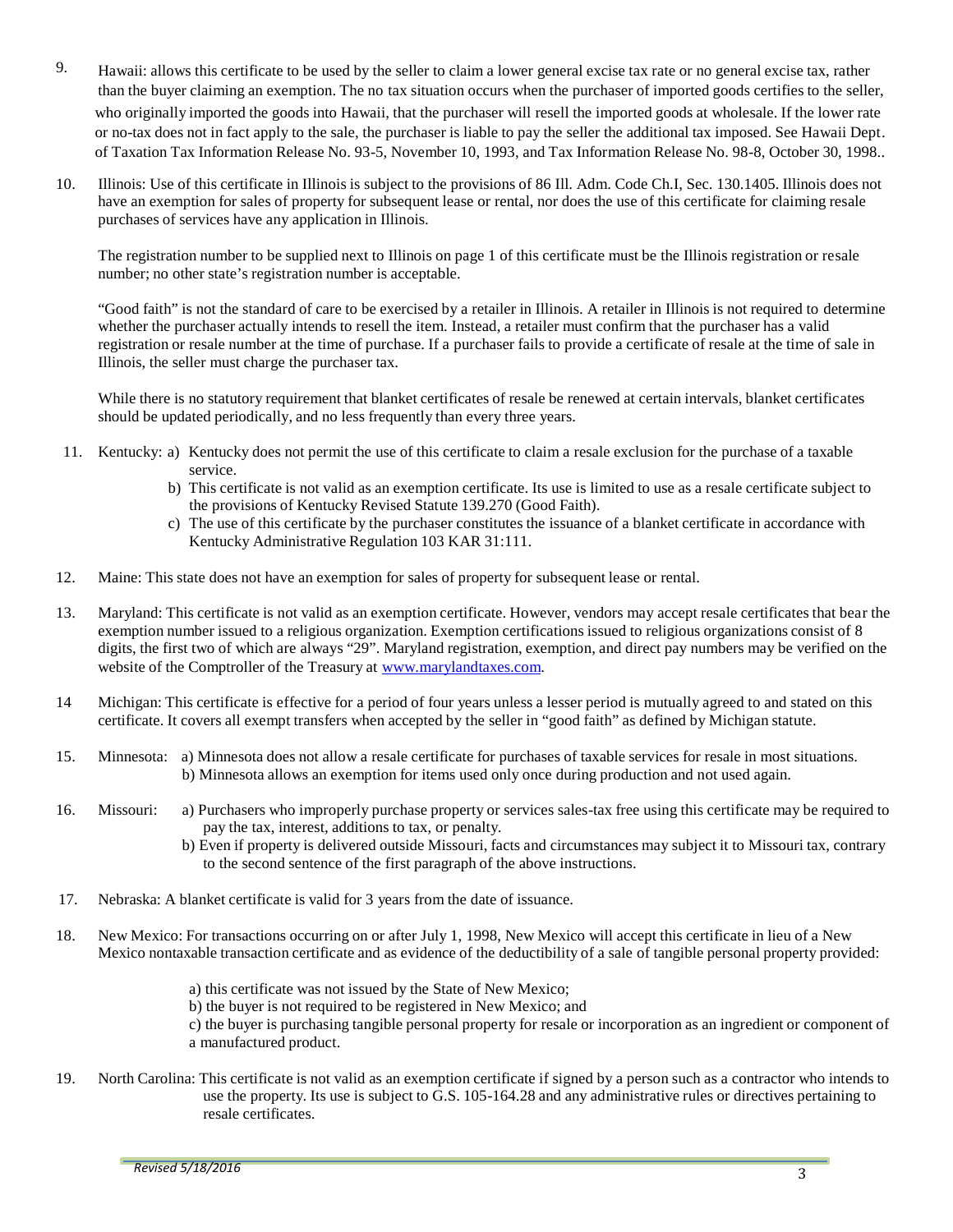20. Ohio: a) The buyer must specify which one of the reasons for exemption on the certificate applies. This may be done by circling or underlining the appropriate reason or writing it on the form above the state registration section. Failure to specify the exemption reason will, on audit, result in disallowance of the certificate.

> b) In order to be valid, the buyer must sign and deliver the certificate to the seller before or during the period for filing the return.

- 21. Oklahoma: Oklahoma would allow this certificate in lieu of a copy of the purchaser's sales tax permit as one of the elements of "properly completed documents" which is one of the three requirements which must be met prior to the vendor being relieved of liability. The other two requirements are that the vendor must have the certificate in his possession at the time the sale is made and must accept the documentation in good faith. The specific documentation required under OAC 710-:65-7-6 is:
	- a) Sales tax permit information may consist of:
		- (i) A copy of the purchaser's sales tax permit; or
		- (ii) In lieu of a copy of the permit, obtain the following:
			- \* Sales tax permit number; and
			- \* The name and address of the purchaser;
	- b) A statement that the purchaser is engaged in the business of reselling the articles purchased;
	- c) A statement that the articles purchased are purchased for resale;
	- d) The signature of the purchaser or a person authorized to legally bind the purchaser; and
	- e) Certification on the face of the invoice, bill, or sales slip, or on separate letter, that said purchaser is engaged in reselling the articles purchased.

Absent strict compliance with these requirements, Oklahoma holds a seller liable for sales tax due on sales where the claimed exemption is found to be invalid, for whatever reason, unless the Tax Commission determines that purchaser should be pursued for collection of the tax resulting from improper presentation of a certificate.

- 22. Pennsylvania: This certificate is not valid as an exemption certificate. It is valid as a resale certificate only if it contains the purchaser's Pennsylvania Sales and Use Tax eight-digit license number, subject to the provisions of 61 PA Code §32.3.
- 23. Rhode Island: Rhode Island allows this certificate to be used to claim a resale exemption only when the item will be resold in the same form. It does not permit this certificate to be used to claim any other type of exemption.
- 24. South Dakota: Services which are purchased by a service provider and delivered to a current customer in conjunction with the services contracted to be provided to the customer are claimed to be for resale. Receipts from the sale of a service for resale le by the purchaser are not subject to sales tax if the purchaser furnishes a resale certificate which the seller accepts in good faith. In order for the transaction to be a sale for resale, the following conditions must be present:
	- (a) The service is purchased for or on behalf of a current customer;
	- (b) The purchaser of the service does not use the service in any manner; and
	- (c) The service is delivered or resold to the customer without any alteration or change.
- 25. Texas: Items purchased for resale must be for resale within the geographical limits of the United States, its territories, and possessions.
- 26. Washington: a) Blanket resale certificates must be renewed at intervals not to exceed four years;
	- b) This certificate may be used to document exempt sales of "chemicals to be used in processing an article to be produced for sale."
	- c) Buyer acknowledges that the misuse of the tax due, in addition to the tax, interest, and any other penalties imposed by law.
- 27. Wisconsin: Wisconsin allows this certificate to be used to claim a resale exemption only. It does not permit this certificate to be used to claim any other type of exemption.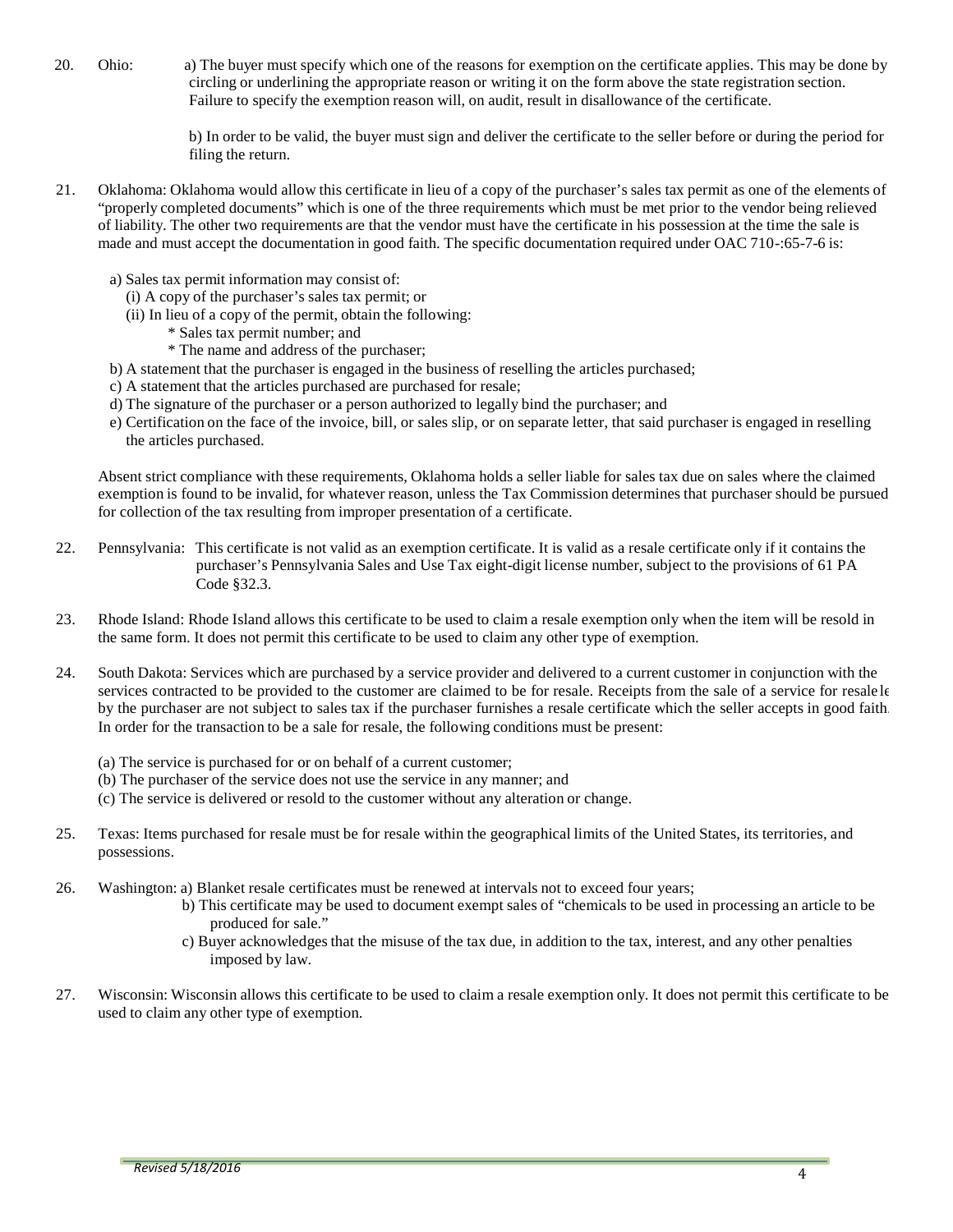# **Frequently Asked Questions Uniform Sales and Use Tax Certificate – Multijurisdictional**

- **To whom do I give this certificate?**
- **Can I Register for multiple states simultaneously?**
- **I have received this certificate from my customer. What do I do with it?**
- **Am I the Buyer or the Seller?**
- **What is the purpose of this certificate?**
- **How do I fill out the certificate?**
- **What information goes on the line next to each state abbreviation?**
- **What if I don't have an ID number for any (or some) state(s)?**
- **Who should use this certificate?**
- **Can I use this certificate?**
- **Which states accept the certificate?**
- **I am based in, buying from, or selling into Maine. Can I use this certificate?**
- **I am a drop shipper. Can I use this certificate?**
- **Do I have to fill this certificate out for every purchase?**
- **Can this certificate be used as a blanket certificate?**
- **Who determines whether this certificate will be accepted?**
- **I have been asked to accept this certificate. How do I know whether I should accept it?**
- **Is there a more recent version of this certificate?**
- **To whom should I talk to for more information?**

#### **To whom do I give this certificate?**

If you are purchasing goods for resale, you will give this certificate to your vendor, so that your vendor will not charge you sales tax.

If you are selling goods for resale, and you have received this certificate from your buyer, you will keep the certificate on file.

#### **Can I Register for multiple states simultaneously?**

Click on the link for more information: [www.sstregister.org](https://www.sstregister.org/) 

#### **I have received this certificate from my customer. What do I do with it?**

Once you have examined the certificate and you have accepted it in good faith, you will keep it on file as prescribed by applicable state laws. The relevant state will generally be the state where you are located, or the state where the sales transaction took place.

#### **Am I the Buyer or the Seller?**

If you are purchasing goods for resale, you are the Buyer. If you are selling goods to a buyer who is purchasing them for resale, you are the Seller.

#### **What is the purpose of this certificate?**

This certificate is to be used as supporting documentation that the Seller should not collect sales tax because the good or service sold, or the Buyer, is exempt from the tax.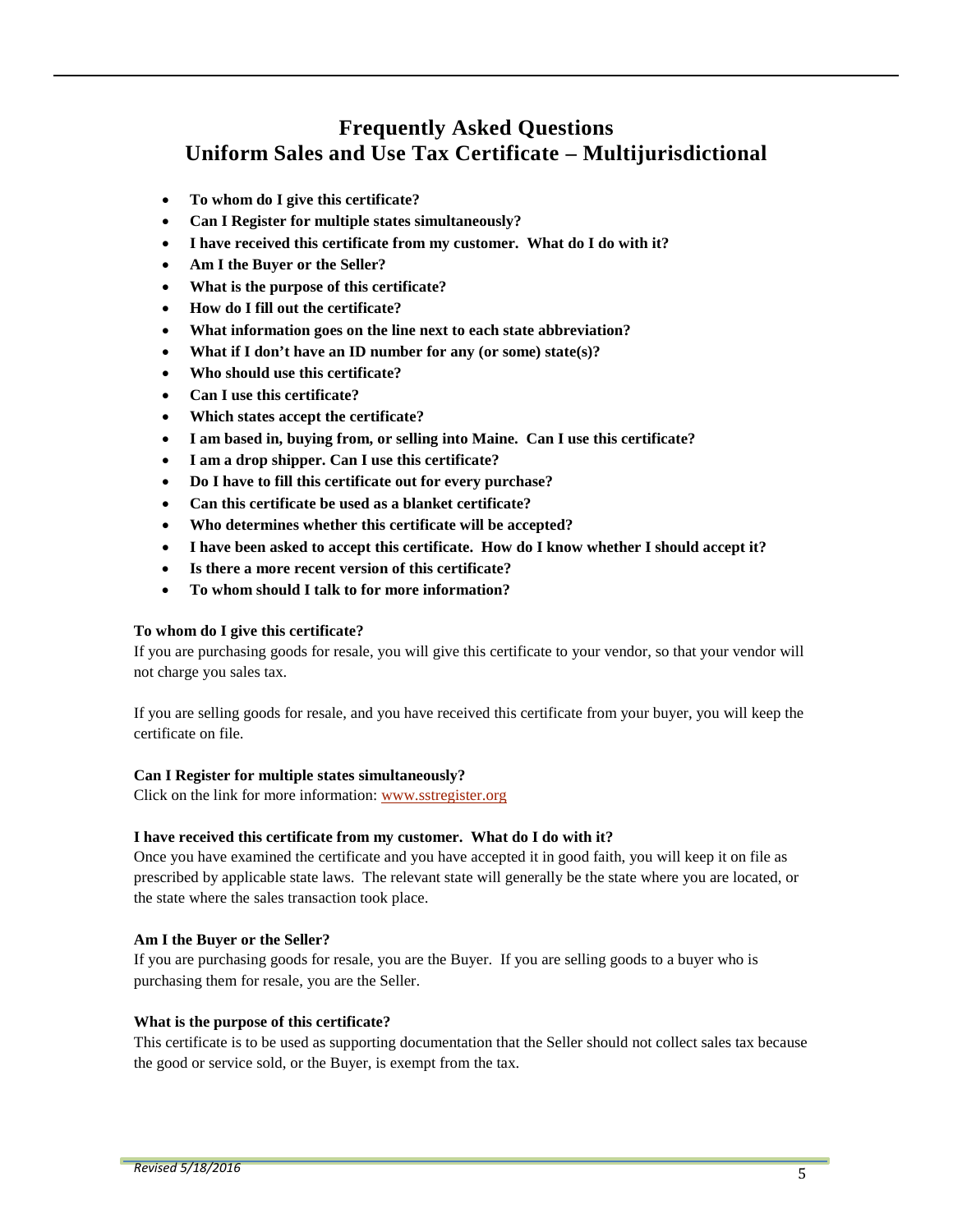#### **How do I fill out the certificate?**

The individual filling out the certificate is referred to as the Buyer. The first two lines, "Issued to Seller" and "Address", should be filled in with the name and address of the Seller. The rest of the information refers to the Buyer (name and address of Buyer, business engaged in, description of business, property or services to be purchased). The line next to each state abbreviation should be filled out with the relevant state ID number.

#### **What information goes on the line next to each state abbreviation?**

The line next to each state abbreviation should be filled in with the relevant state ID number. This will be an identification number issued by the state (see next FAQ for an exception). For example, on the line next to AL, provide the ID number issued by Alabama.) The relevant ID number may be given various names in the various states. Some of the terms for this ID number are State Registration, Seller's Permit, or ID Number. Regardless of the name, this will be a number that has been issued by the state to the Buyer (see next FAQ for an exception). This number is generally associated with the reseller's authority to collect and remit sales tax.

#### **What if I don't have an ID number for any (or some) state(s)?**

The states vary in their rules regarding requirements for a reseller exemption. Some states require that the reseller (Buyer) be registered to collect sales tax in the state where the reseller makes its purchase. Other states will accept the certificate if an ID number is provided for some other state (e.g., the home state of the Buyer). You should check with the relevant state to determine whether you meet the requirements of that state.

#### **Who should use this certificate?**

A Buyer who is a reseller of tangible property or taxable services from a Seller located in one of the states listed may be able to use this certificate for sales tax exemption. States vary in their policies for use of this certificate. Questions regarding your specific eligibility to use this certificate should be addressed to the revenue department of the relevant state.

#### **Can I use this certificate?**

The states vary in their rules for use of this certificate. You should check with the relevant state to determine whether you can use this certificate. The relevant state may be the state where the Seller is located, where the transaction takes place, or where the Buyer is located. The footnotes to the certificate provide some guidance; however, the Multistate Tax Commission cannot guarantee that any state will accept this certificate. States may change their policies without informing the Multistate Tax Commission.

#### **Which states accept the certificate?**

States listed on the certificate accepted this certificate as of July, 2000. States may change their policies for acceptance of the certificate without notifying the Multistate Tax Commission. You may check with the relevant state to determine the current status of the state's acceptance policy. See next FAQ.

#### **I am based in, buying from, or selling into Maine. Can I use this certificate?**

Please contact Maine Revenue Services. See [www.maine.gov/revenue/salesuse/GIB94.pdf](http://www.maine.gov/revenue/salesuse/GIB94.pdf) (External pdf)

#### **I am a drop shipper. Can I use this certificate?**

If you are the Buyer and your Seller ships directly to your customers, you may be able to use this certificate because you are a reseller. However, your Seller may be unwilling to accept this certificate if you are not registered to collect sales tax in the state(s) where your customers are located.

If you are the Seller, and you have nexus with the state(s) into which you are shipping to your Buyer's customers, you may be required by that state(s) to remit sales tax on those sales if your Buyer is not registered to collect sales tax.